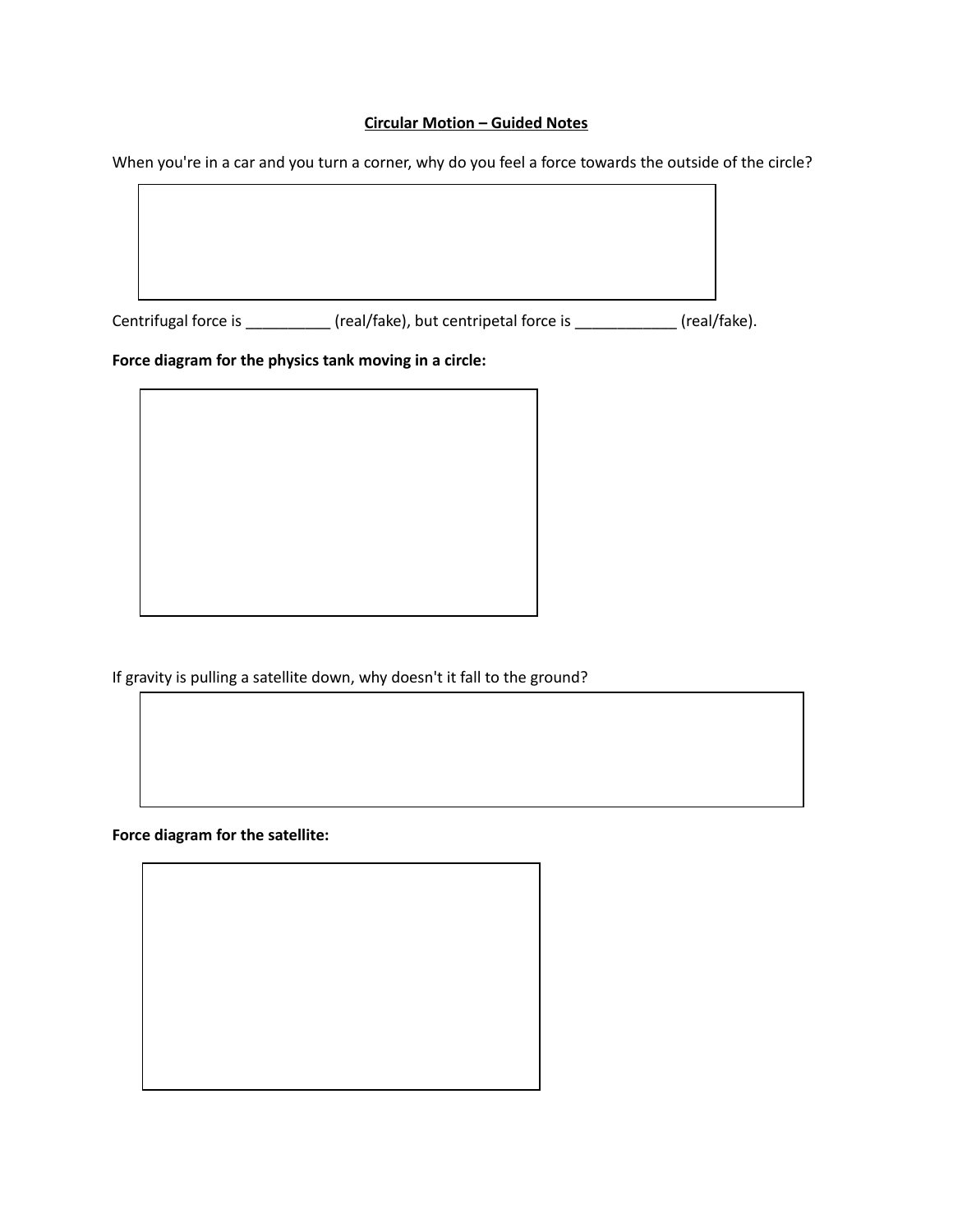**Whirled Cup Force Diagram:**

(Note: Never label Fc on a Free Body Force Digram.)

#### **Centripetal Force Equation:**



When an object is in circular motion (at a constant speed), the acceleration is pointed towards the \_\_\_\_\_\_\_\_\_\_\_\_\_\_\_\_\_ of the circle.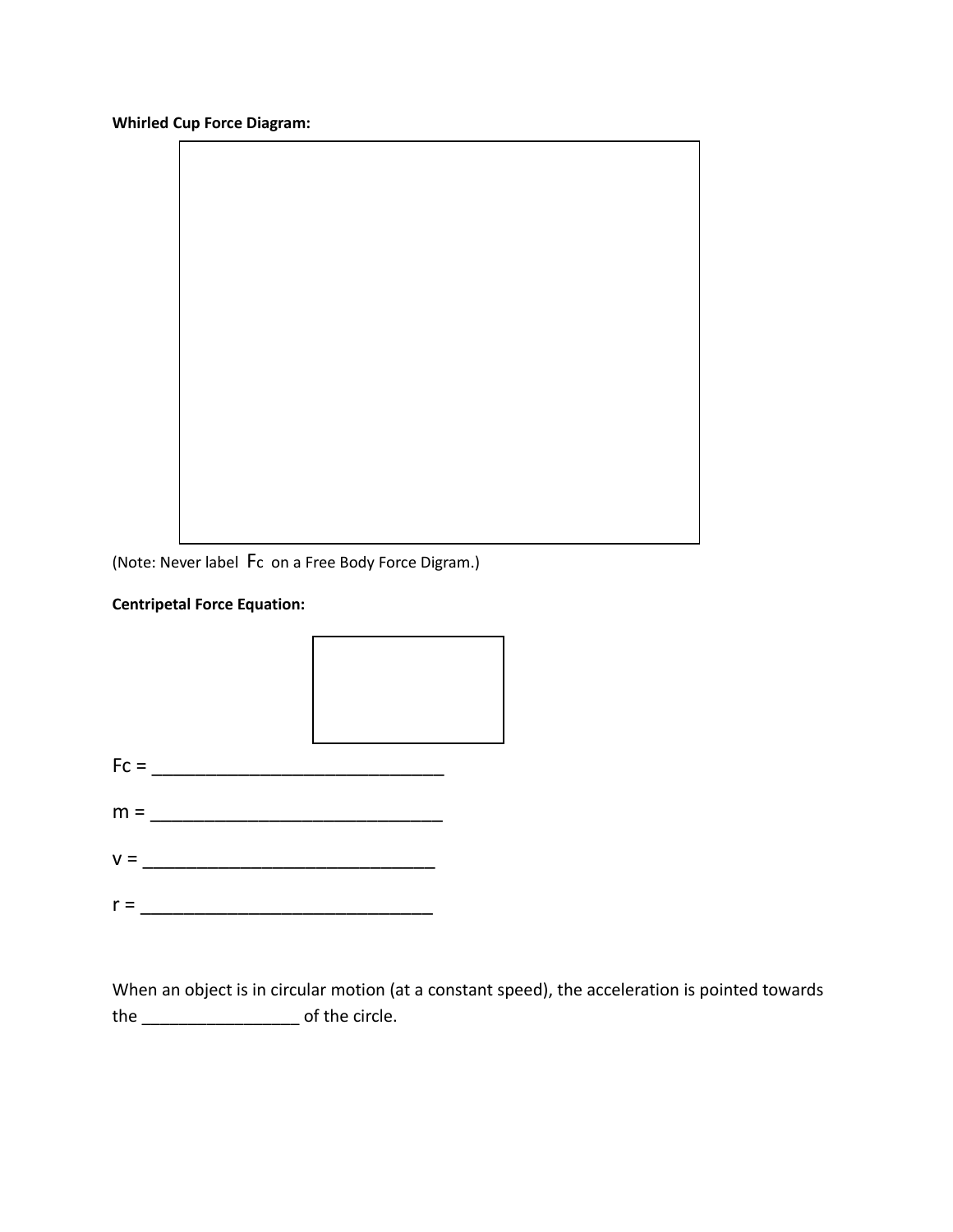# **Centripetal Acceleration Equation:**



- 
-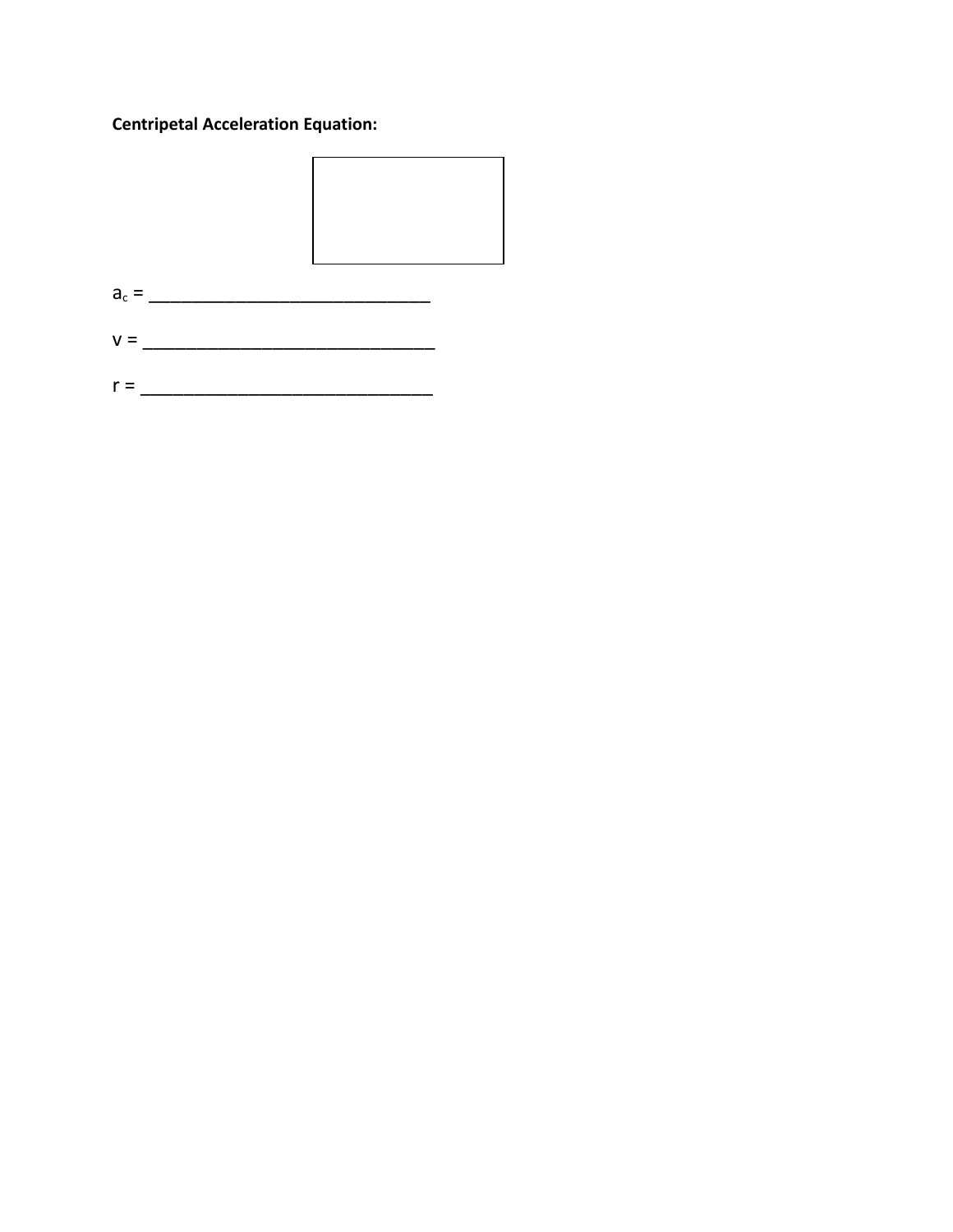### **Gravitation – Guided Notes**



#### An inverse square law is where a quantity drops off proportional to \_\_\_\_\_\_\_\_\_\_\_\_\_\_\_\_\_\_\_\_\_\_\_\_\_\_\_\_\_\_\_.

#### **Butter Gun Calculations:**

#### *First Calculation*



*Second Calculation*



*Third Calculation*



*Inverse Square Law* BUTTER  $\alpha$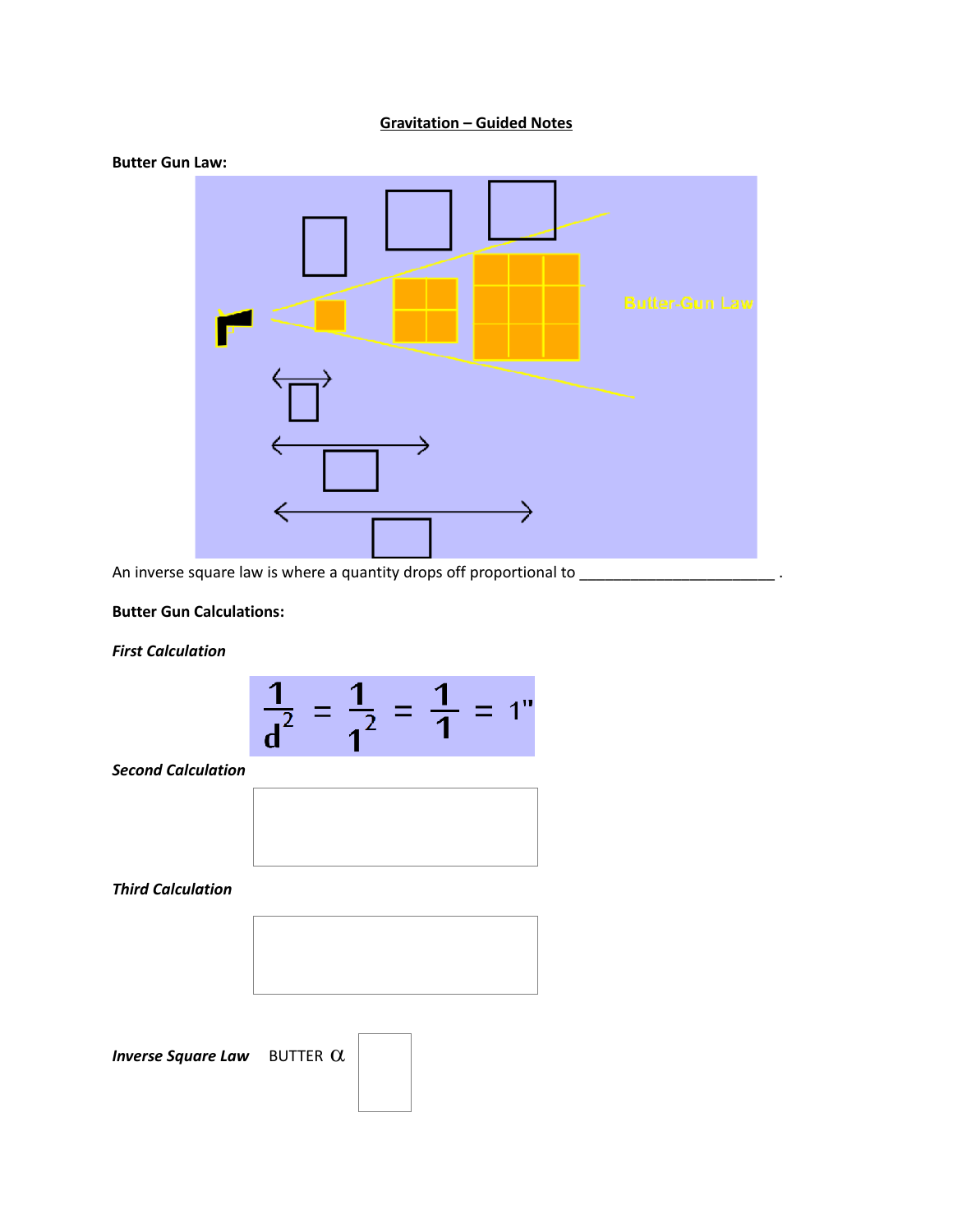#### **Newton's Universal Law of Gravitation:**



**Two types of Problems:**

 $\bullet$   $\qquad \qquad$  $\bullet$   $\qquad \qquad \qquad$   $\qquad$   $\qquad$   $\qquad$   $\qquad$   $\qquad$   $\qquad$   $\qquad$   $\qquad$   $\qquad$   $\qquad$   $\qquad$   $\qquad$   $\qquad$   $\qquad$   $\qquad$   $\qquad$   $\qquad$   $\qquad$   $\qquad$   $\qquad$   $\qquad$   $\qquad$   $\qquad$   $\qquad$   $\qquad$   $\qquad$   $\qquad$   $\qquad$   $\qquad$   $\qquad$   $\qquad$   $\qquad$   $\qquad$   $\$ 

#### **Example Calculation Problem:**

What is the gravitational attraction between a 3 kg baby and the planet Mars?